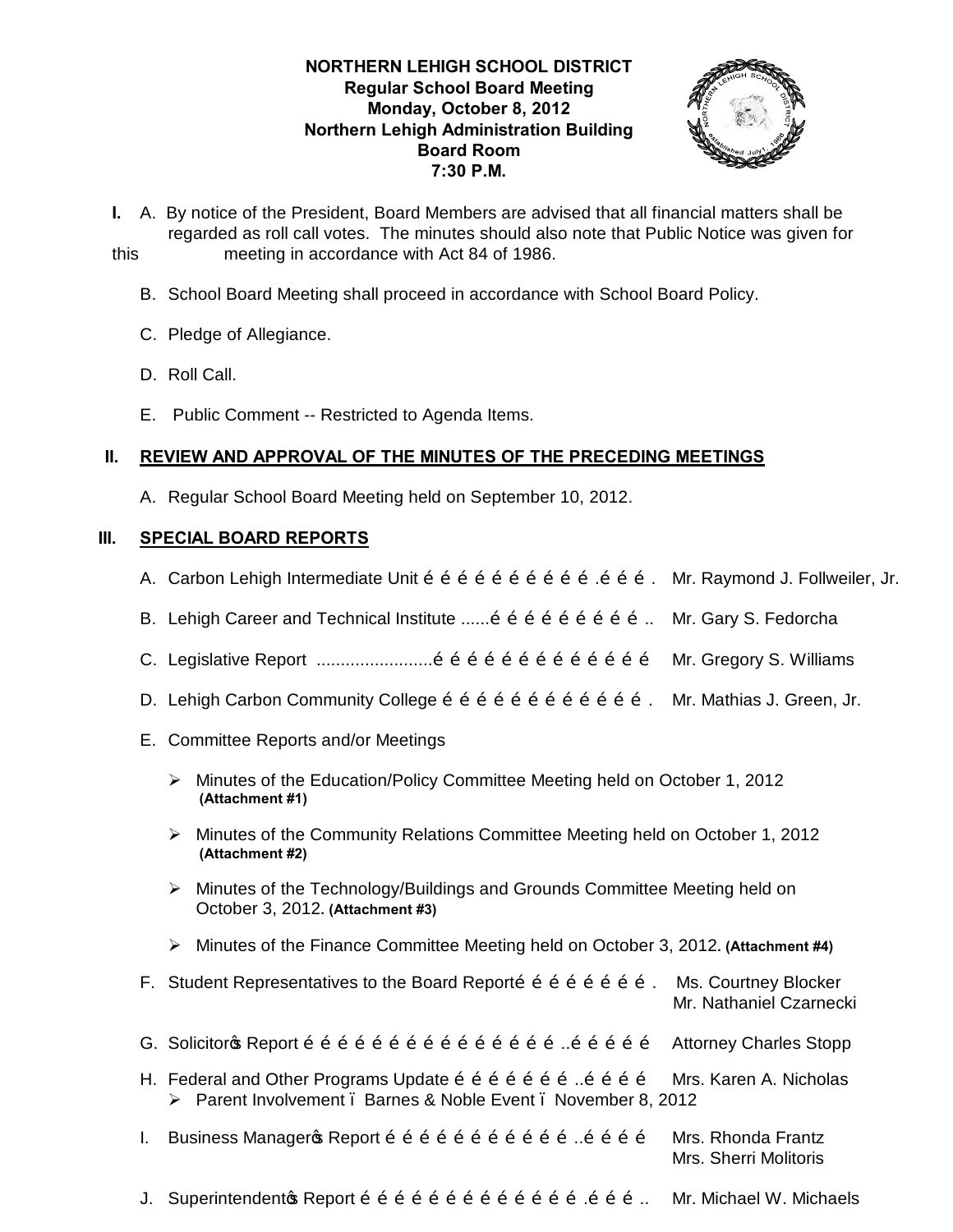$\equiv$ 

## **IV. PERSONNEL**

- A. Administrative Transfer
	- 1. Non-Instructional
		- a. Connie Zellner \*

| <b>OVILLIC CEILIGI</b>                               |                                                                                                                                                                        |  |
|------------------------------------------------------|------------------------------------------------------------------------------------------------------------------------------------------------------------------------|--|
| From:                                                | Peters Elementary School Head Cook                                                                                                                                     |  |
| To:                                                  | <b>Slatington Elementary Cook® Helper</b>                                                                                                                              |  |
| Salary:                                              | \$14.87 Per Hour/5 1/2 Hours Per Day/180 Student Days<br>per year plus additional cleaning days as needed<br>(2009-2013 Educational Support Personnel Association CBA) |  |
| Effective:                                           | September 10, 2012                                                                                                                                                     |  |
| *60 Day probationary period ending November 8, 2012. |                                                                                                                                                                        |  |
|                                                      |                                                                                                                                                                        |  |

b. Debbie Peters\*

| From:                                                | <b>Slatington Elementary Cook® Helper</b>                 |  |  |
|------------------------------------------------------|-----------------------------------------------------------|--|--|
| To:                                                  | <b>Peters Elementary Head Cook</b>                        |  |  |
| Salary:                                              | \$17.43 Per Hour/5 1/2 Hours Per Day/180 Student Days     |  |  |
|                                                      | per year plus additional cleaning days as needed, there   |  |  |
|                                                      | is no change in salary                                    |  |  |
|                                                      | (2009-2013 Educational Support Personnel Association CBA) |  |  |
| Effective:                                           | September 10, 2012                                        |  |  |
| *60 Day probationary period ending November 8, 2012. |                                                           |  |  |

| c. Jennifer Sheridan*                                |                                                                                                          |  |
|------------------------------------------------------|----------------------------------------------------------------------------------------------------------|--|
| From:                                                | Part Time Middle School Cooko Helper replacing Sheila<br>Andrews who resigned.                           |  |
| To:                                                  | High School Cooko Helper                                                                                 |  |
| Salary:                                              | \$8.80 Per Hour/5 1/2 Hours Per Day/180 Student Days<br>per year plus additional cleaning days as needed |  |
|                                                      | (2009-2013 Educational Support Personnel Association CBA)                                                |  |
| Effective:                                           | October 9, 2012                                                                                          |  |
| *60 Day probationary period ending December 7, 2012. |                                                                                                          |  |

#### B. Appointments

1. Instructional

| Steven Jonkman           | <b>Temporary Vacancy Replacement</b>                    |
|--------------------------|---------------------------------------------------------|
| Assignment:              | <b>Slatington/Peters Elementary Music Teacher</b>       |
|                          | replacing an employee on family medical leave           |
| Salary:                  | Substitute Teacher Rate Days 1-30;                      |
|                          | Day 31 and beyond \$44,000 prorated                     |
|                          | (Step 1 Bachelors on the 2012-2013 CBA Salary Schedule) |
| Effective:               | September 24, 2012                                      |
| <b>Termination Date:</b> | On or about January 14, 2013                            |
|                          |                                                         |

- 2. Non-Instructional
	- a. Robin Blocker\* Assignment: PCA for Student #2390122 at Peters Elementary School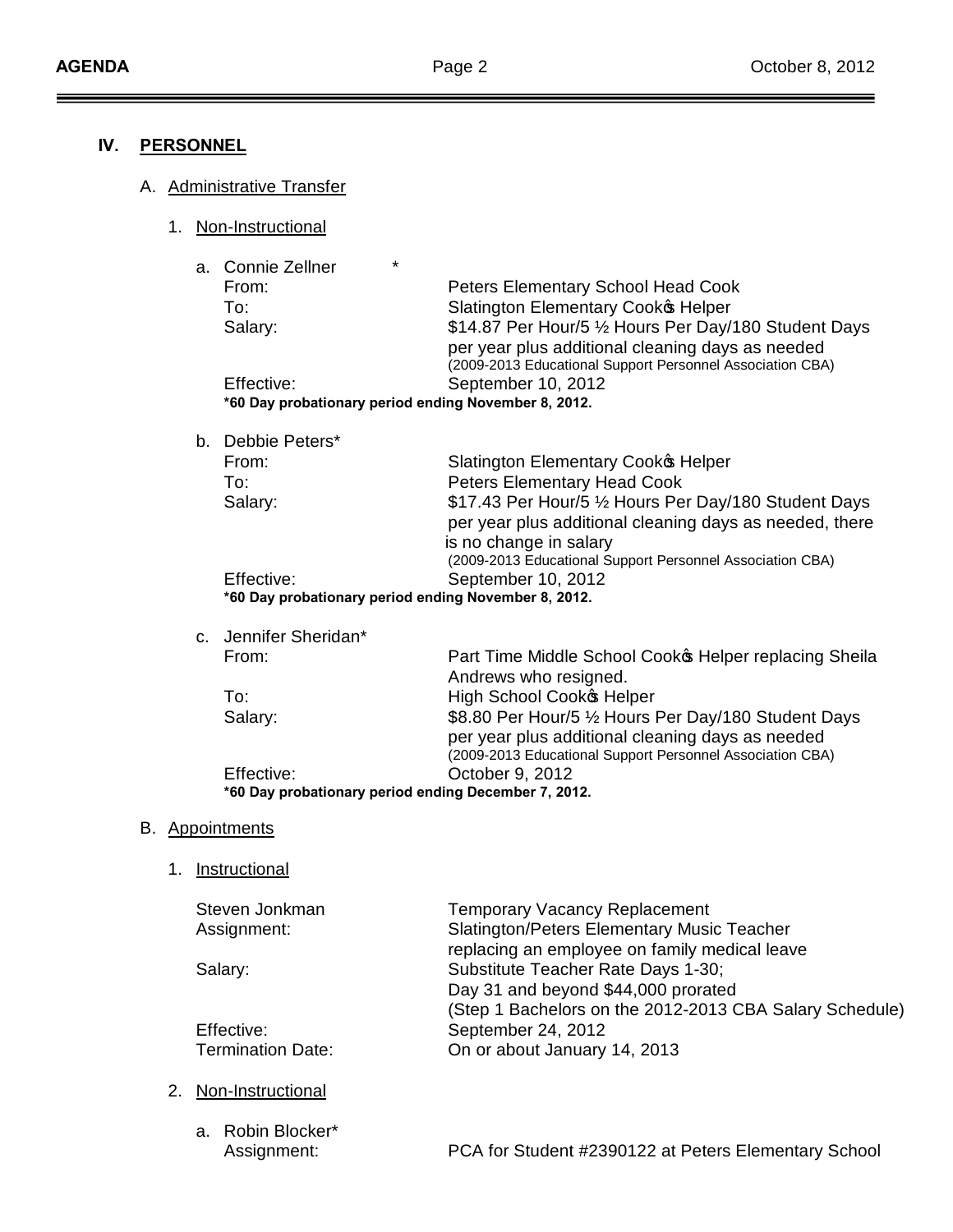|                                                                                                 | <del>Salary:</del>                                    | \$11.40 Per Hour Monday-Friday, 11:20 . 3:50 up to 180                                        |
|-------------------------------------------------------------------------------------------------|-------------------------------------------------------|-----------------------------------------------------------------------------------------------|
|                                                                                                 |                                                       | Student Days a school year plus additional 20 Hrs for                                         |
|                                                                                                 |                                                       | Staff Development according to language in MOU                                                |
|                                                                                                 |                                                       |                                                                                               |
|                                                                                                 |                                                       | (This rate is in effect until a new Memorandum of Understanding is in<br>place)               |
|                                                                                                 | <b>Effective Date:</b>                                | September 24, 2012                                                                            |
|                                                                                                 |                                                       | *Pending verification of missing documents and 60 Day probationary period ending November 22, |
| 2012                                                                                            |                                                       |                                                                                               |
|                                                                                                 | b. Kayla Perkowski*                                   |                                                                                               |
|                                                                                                 | Assignment:                                           | PCA for Student #2390122 at Peters Elementary School                                          |
|                                                                                                 | Salary:                                               | \$11.40 Per Hour Monday-Friday, 8:50 . 1:20 up to 180                                         |
|                                                                                                 |                                                       | Student Days a school year plus additional 20 Hrs for                                         |
|                                                                                                 |                                                       | Staff Development according to language in MOU                                                |
|                                                                                                 |                                                       | (This rate is in effect until a new Memorandum of Understanding is in                         |
|                                                                                                 | <b>Effective Date:</b>                                | place)<br>September 24, 2012                                                                  |
|                                                                                                 | *60 Day probationary period ending November 22, 2012. |                                                                                               |
|                                                                                                 | c. Patricia Ingles*                                   |                                                                                               |
|                                                                                                 | Assignment:                                           | High School Special Education Aide replacing                                                  |
|                                                                                                 |                                                       | employees who resigned.                                                                       |
|                                                                                                 | Salary:                                               | \$12.77 Per Hour Monday-Friday, 8:50 . 1:20 up to 180                                         |
|                                                                                                 |                                                       | Student Days a school year plus additional 20 Hrs for                                         |
|                                                                                                 |                                                       | Staff Development according to language in MOU                                                |
|                                                                                                 |                                                       | (This rate is in effect until a new Memorandum of Understanding is in                         |
|                                                                                                 |                                                       | place)                                                                                        |
|                                                                                                 | <b>Effective Date:</b>                                | October 4, 2012                                                                               |
| *Pending Verification of missing documents; 60 Day probationary period ending December 2, 2012. |                                                       |                                                                                               |
|                                                                                                 | d. Schelene Fritzinger                                |                                                                                               |
|                                                                                                 | Assignment:                                           | Part Time Middle School Cooko Helper replacing Beth                                           |
|                                                                                                 |                                                       | Gabovitz who resigned                                                                         |
|                                                                                                 | Salary:                                               | \$8.50 Per Hour/2 Hours Per Day/5 Days Per Week/ up                                           |
|                                                                                                 |                                                       | to 180 Student Days per year plus additional cleaning                                         |
|                                                                                                 |                                                       | days as needed (2009-2013 Educational Support Personnel<br>Association CBA)                   |
|                                                                                                 | <b>Effective Date:</b>                                | October 9, 2012                                                                               |
|                                                                                                 | *60 Day probationary period ending December 7, 2012.  |                                                                                               |
|                                                                                                 |                                                       |                                                                                               |
| C.                                                                                              | <b>Resignation/Retirement</b>                         |                                                                                               |

- 1. Accept the resignation of Holly Fiske, Peters Elementary Library Aide, effective September 29, 2012.
- 2. Accept the resignation of Lindsay Hoppes, Peters Elementary Office Aide, effective September 22, 2012.
- D. Family Medical Leave

Approve the request of employee #1260 to take a Family Medical Leave to care for a family member. She will be using fourteen sick days and three personal days beginning September 24, 2012. She will then be requesting a twelve week family medical leave beginning on October 17, 2012 and her anticipated return date is January 14, 2013.

E. Salary Adjustments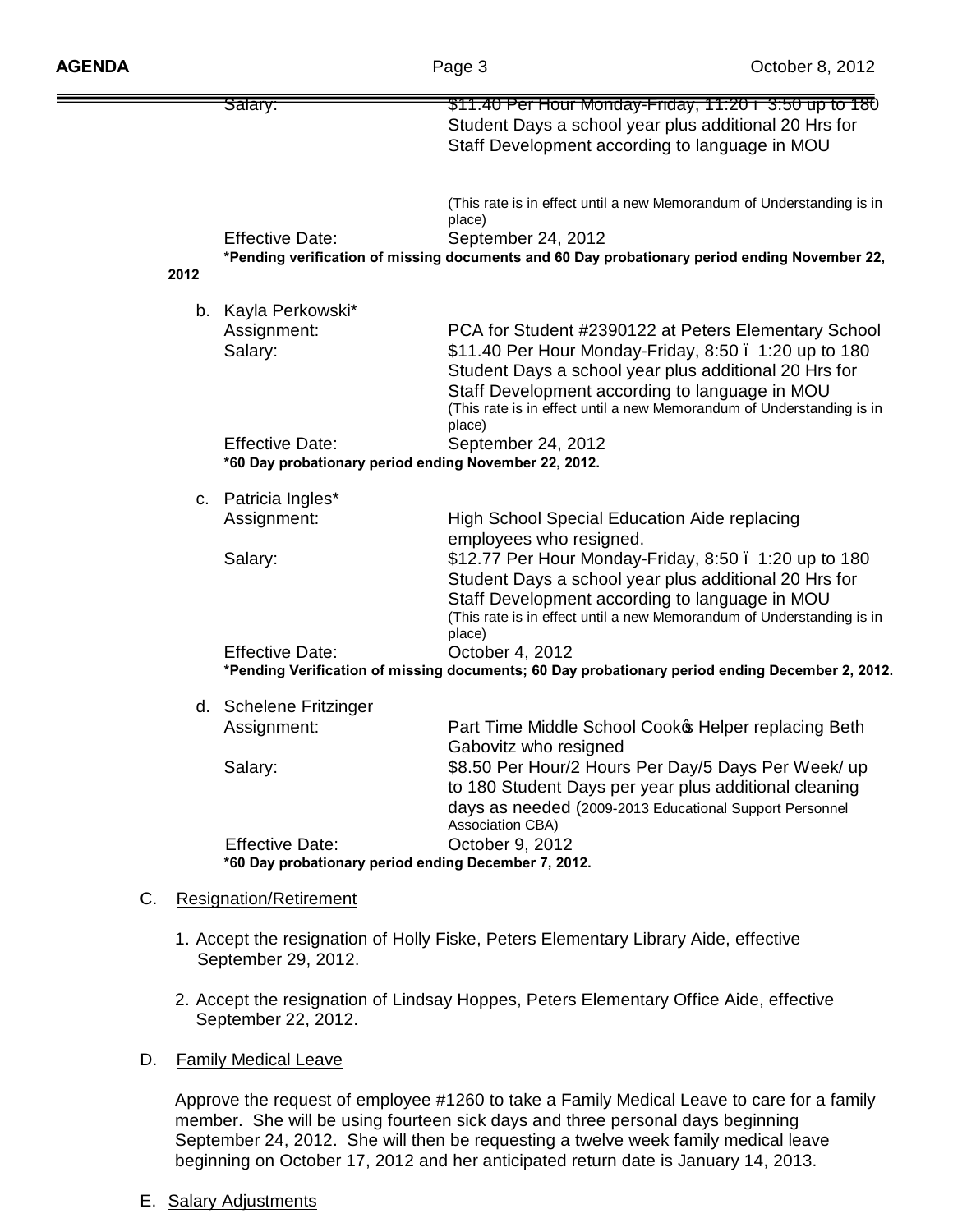Acknowledge the following teachers who have completed the requirements per the Collective Bargaining Agreement that would entitle them to a salary increase for the 2012-2013 school year:

| Jeremy Battista |            |
|-----------------|------------|
| From:           | Step 5B    |
| To:             | Step 5B+24 |
|                 |            |

| Step 7B+24 |
|------------|
| Step7M     |
|            |

## F. Co-Curricular Appointments 2012-2013

| Theresa Cinicola | Freshman Class Advisor (Shared \$1,269.10) | \$634.55 |
|------------------|--------------------------------------------|----------|
| Julie Everett    | Freshman Class Advisor (Shared \$1,269.10) | \$634.55 |

#### G. Substitute

1. Instructional

Approve the following substitute teachers for the 2012-2013 school year at the 2012- 2013 substitute teacher rates as approved on the Supplementary Personnel Salary Schedule:

Katherine Ache\* - Elementary Katie Baskin . Elementary Laura Gregson\* – Elementary Michele Harrison\* - Elementary Jacquelyn Kinsella\* – Elementary & ESL Natasha Lewis\* - Language Arts Susan Miller . Elementary Zachary Moyer\* – Health & Physical Education Katrina Wehr – Communications, English, Business/Computer Information Technology, Technology Education **\*Pending Verification of Missing Documents**

- 2. Non-Instructional
	- a. Approve the following individual as substitute secretary for the 2012-2013 school year at the 2012-2013 substitute rate as approved on the Supplementary Personnel Salary Schedule:

Holly Fiske

- H. Unpaid Volunteers
	- 1. Approve the following unpaid volunteer aides in the Peters and/or Slatington Elementary school for the 2012-2013 school year:

 Lynne McGeehan\* **\*Pending Verification of Missing Documents**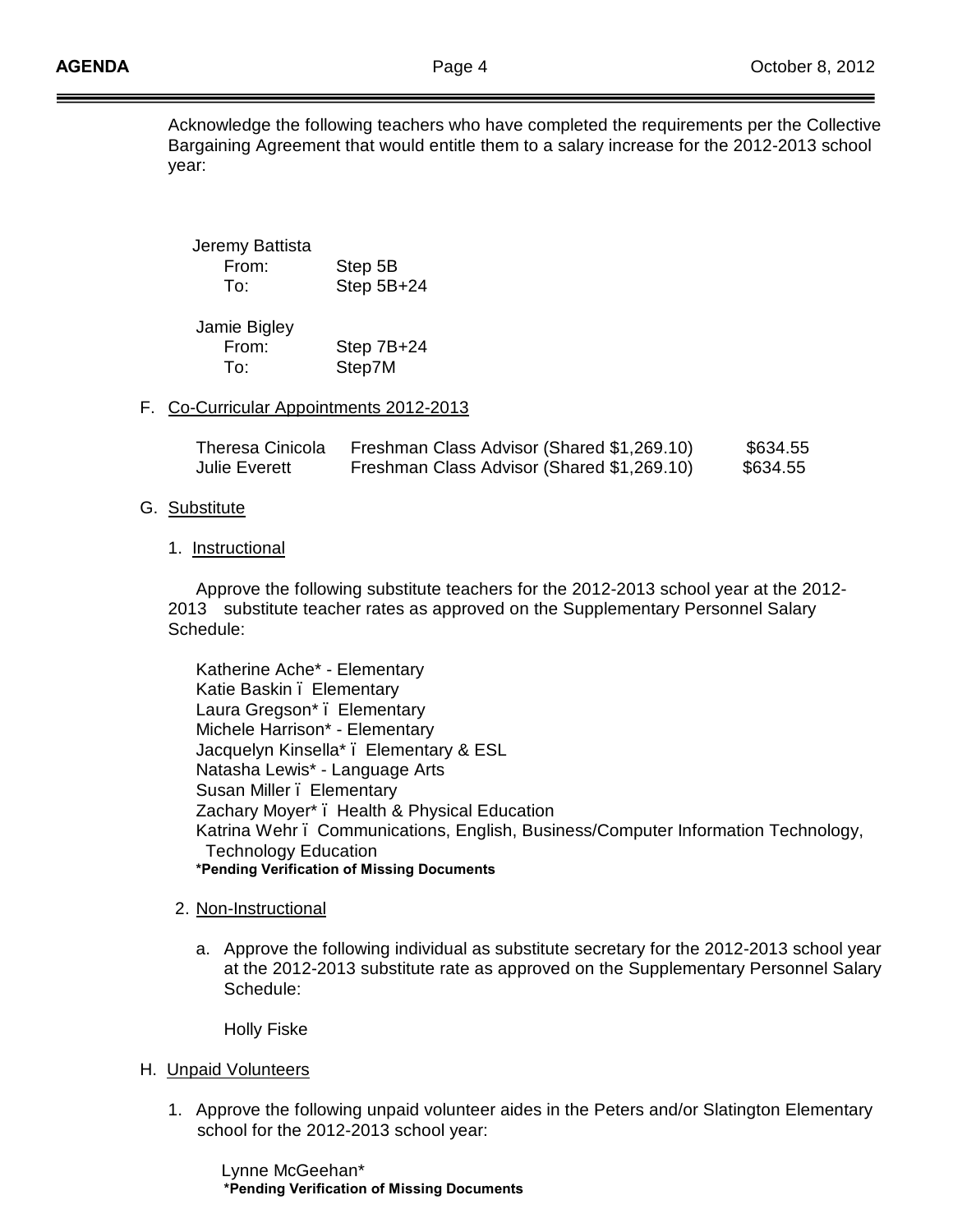# **V. CONFERENCES**

# **VI. POLICY**

## A. Board Policy – Second Reading

Approve school board policy #249 – Pupils - Bullying/Cyberbullying, as presented after second reading. **(Attachment #5)**

#### B. Northern Lehigh Studios Video Club

Approve the request of the Senior High Administration to create a Video Club. This club will allow students to gain knowledge and experience with journalism, on-air broadcasting, and video production. The entire student body will benefit from a Morning Show that will provide important announcements about school-related activities. The club will meet after school and there will be no cost to the district. **(Attachment #6)**

#### **VII. CURRICULUM AND INSTRUCTION**

**VIII. OLD BUSINESS**

## **IX. NEW BUSINESS**

#### **X. FINANCIAL**

- A. Approve the Following List of Bills:
	- 1. General Fund months of September & October
	- 2. Cafeteria Fund month of September
	- 3. Refreshment Stand month of September
	- 4. Capital Construction months of September & October
	- 5. Capital Projects month of September
- B. Approve abatement/exoneration requests of per capita taxes, for the residents that fall within the guidelines, as presented. **(Attachment #7)**
- C. Approve to authorize proper officials to enter into an agreement between the Northern Lehigh School District and Clarity Service Group for the purpose of providing Behavior Analytic Services for the 2012-2013 school year at a cost of \$120/hour for PhD and Clinical Director Services and \$95/hour for Master's Level Services. **(Attachment #8)**
- D. Approve the revised Supplemental Personnel Salary Schedule for the 2012-2013 school year as presented. **(Attachment #9)**
- E. Authorize administration to enter into an agreement with Cascade Water Services to provide water treatment services for the school district from August 1, 2012 through July 30, 2013 at a cost of \$230.00 per month. **(Attachment #10)**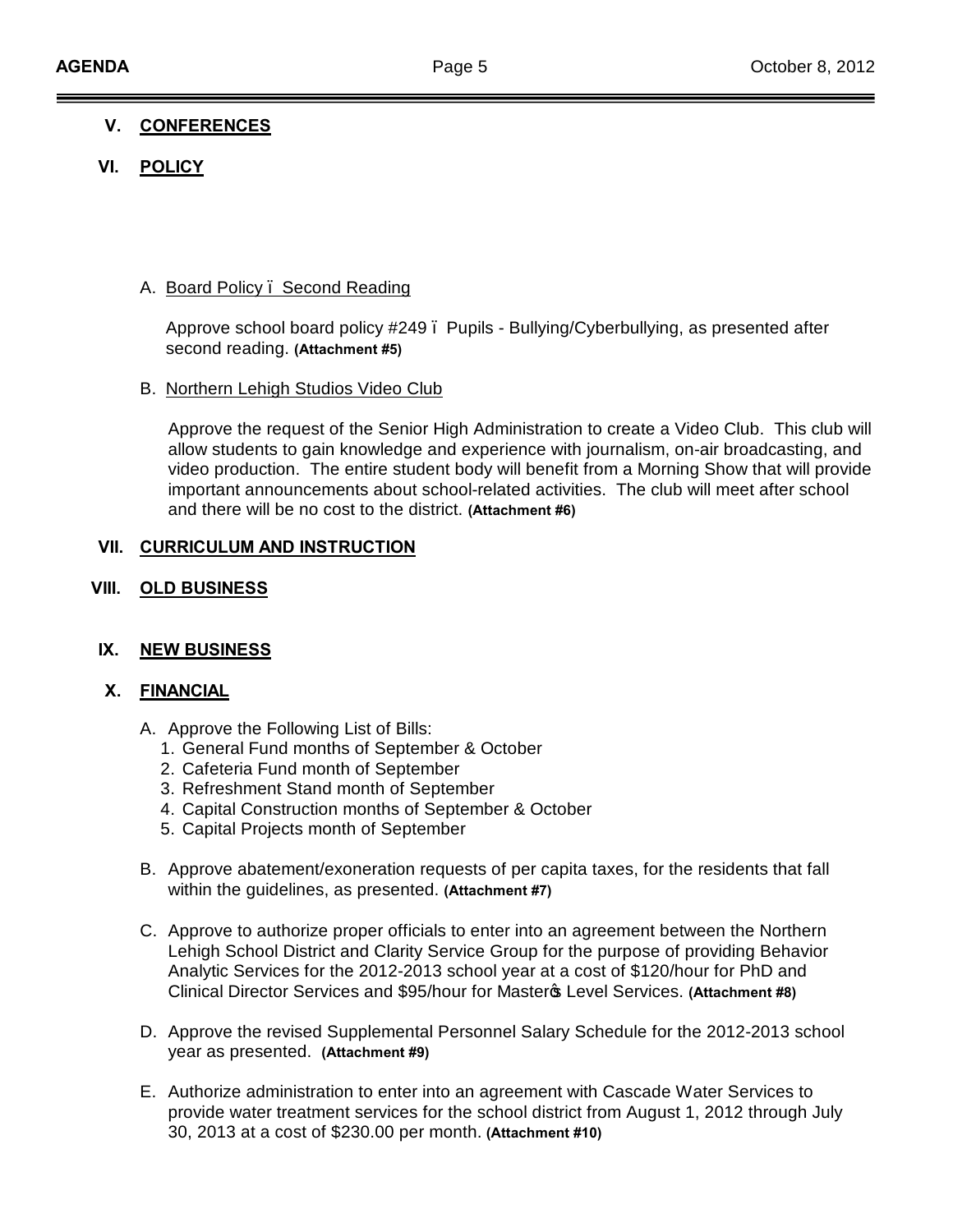- F. Authorize administration to enter into a contract with American Athletic Courts, Inc. to repair the track edge and curbing at a cost of \$6,800.00 to be paid from remaining money in the bond and any remaining balance will be paid from the general fund. **(Attachment #11)**
- G. Rescind the following motions approved at the August 13, 2012 board meeting:

Approve the request of the senior high school to close the Class of 2012 account in accordance with the Student Activities Account guidelines. The account balance is \$1,259.47 and the Class of 2012 is recommending that the funds be used to landscape outside of the High School Cafeteria and purchase picnic tables for the student body to enjoy lunch outdoors. A 2012 dedication sign will also be purchased to display in the area.

Approve the request of the senior high school to close the NLHS FBLA and German Club Accounts due to inactivity and transfer the monies to the Principal op Discretionary Account, a total of \$4,591.54. This money will be used to purchase televisions and wall mounts for classrooms for the future television studio to be viewed throughout the classrooms.

FBLA - \$4,547.37 German Club - \$ 44.17 **TOTAL \$4,591.54**

- H. Approve the request of the senior high school to close the Class of 2012 account in accordance with the Student Activities Account guidelines and transfer remaining proceeds to Student Council p Activity Account. The account balance is \$1,259.47 and the Class of 2012 is recommending that the funds be used to landscape outside of the High School Cafeteria and purchase picnic tables for the student body to enjoy lunch outdoors. A 2012 dedication sign will also be purchased to display in the area.
- I. Approve the request of the senior high school to close the NLHS FBLA and German Activity Club Accounts due to inactivity and transfer remaining proceeds to Student Council<sup>®</sup> Activity Account. This money will be used to purchase items useful for students here at the high school.

FBLA - \$4,547.37 German Club - \$ 44.17 **TOTAL \$4,591.54**

# **XI. LEGAL**

## **XII. CORRESPONDENCE**

## **XIII. INFORMATION**

- A. Minutes of the Lehigh Carbon Community College Board of Trustees meeting held on August 2, 2012.
- B. Minutes of the Lehigh Career & Technical Institute Joint Operating Committee meeting held on August 22, 2012.
- C. Minutes of the Carbon Lehigh Intermediate Unit #21 Board of Directors meeting held on August 20, 2012.

# **XIV. RECOGNITION OF GUESTS**